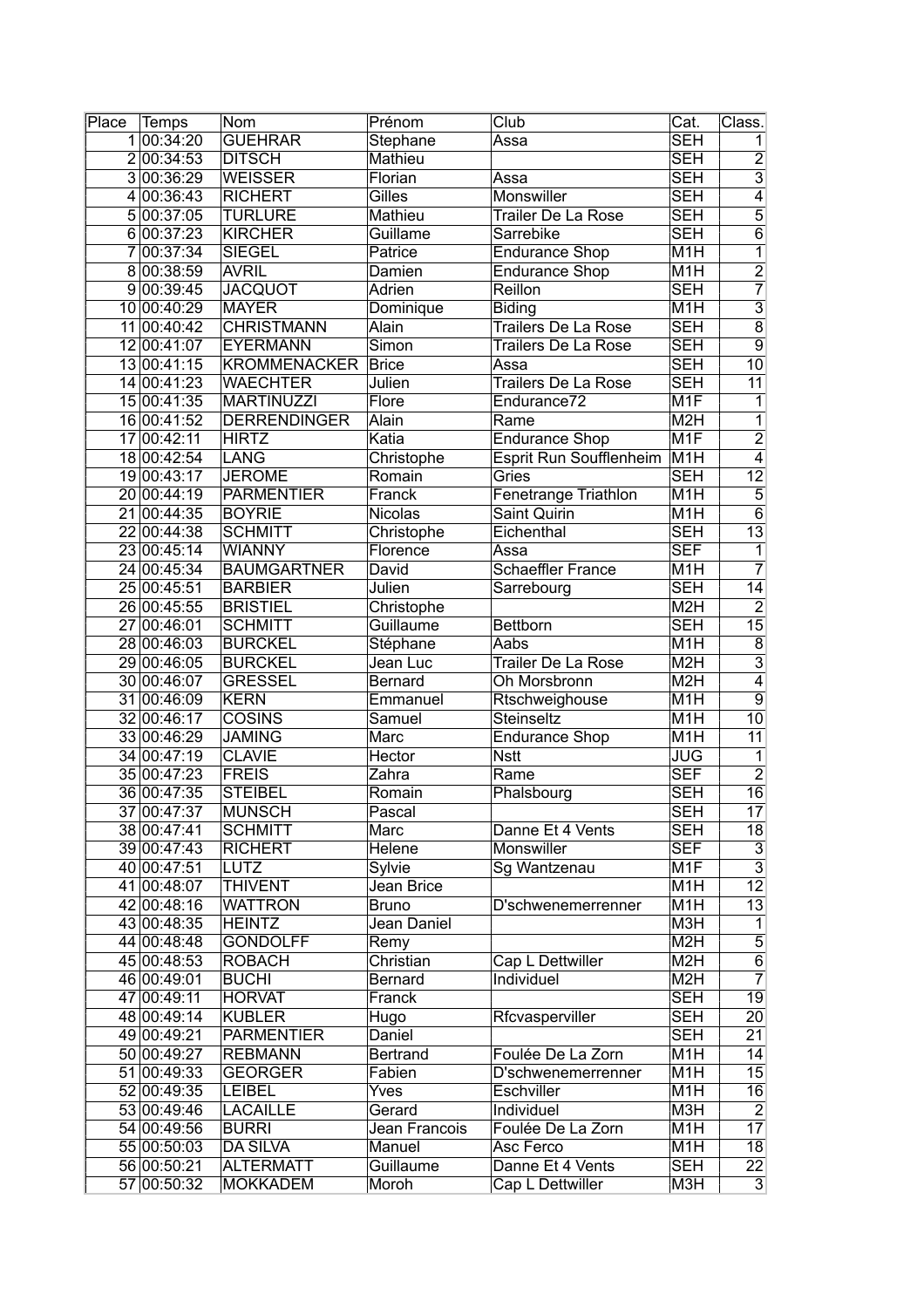|     | 58 00:50:54  | FEROUELLE           | Jean Francois | Aabs                       | M <sub>1</sub> H | 19              |
|-----|--------------|---------------------|---------------|----------------------------|------------------|-----------------|
|     | 59 00:51:05  | <b>CHOQUET</b>      | Sylvain       | Team Carpe Diem            | SEH              | $\overline{23}$ |
|     | 60 00:51:24  | <b>BRENDEL</b>      | Pascal        | Waldowisheim               | SEH              | $\overline{24}$ |
|     | 61 00:51:29  | <b>VIOLA</b>        | Estelle       | D'schwenemerenner          | <b>SEF</b>       | 4               |
|     | 62 00:51:36  | <b>ERCKER</b>       | André         |                            | M <sub>2</sub> H | $\overline{8}$  |
|     | 63 00:51:46  | <b>WEBER</b>        | Gaetan        | <b>Jsp Saverne</b>         | CAG              | $\overline{1}$  |
|     | 64 00:52:07  | <b>BOVI</b>         | Eric          | Lycee Teyssier Bitche      | <b>SEH</b>       | $\overline{25}$ |
|     | 65 00:52:10  | <b>KREMER</b>       | Mickael       |                            | SEH              | $\overline{26}$ |
|     | 66 00:52:16  | FREY                | Jean Louis    | Cap L Dettwiller           | M <sub>2H</sub>  | $\overline{9}$  |
|     | 67 00:52:25  | <b>OTT</b>          | Ludovic       |                            | <b>SEH</b>       | $\overline{27}$ |
|     | 68 00:52:30  | <b>RINGARD</b>      | Constance     | <b>Rfc Vasperviller</b>    | M <sub>1</sub> H | $\overline{20}$ |
|     | 69 00:52:38  | <b>ESCOBEDO</b>     | Laurent       | <b>Endurance Shop</b>      | M <sub>2</sub> H | 10              |
|     | 70 00:52:45  | <b>KASTENDEICH</b>  | Michael       |                            | M <sub>1</sub> H | $\overline{21}$ |
|     | 71 00:52:51  | <b>DEUTSCH</b>      | Hervé         |                            | $\overline{M1H}$ | $\overline{22}$ |
|     | 72 00:53:00  | <b>RESLINGER</b>    | Isabelle      | <b>Brouderdorf</b>         | <b>SEF</b>       | $\overline{5}$  |
|     | 73 00:53:17  | <b>REBMANN</b>      |               | Foulée De La Zorn          | M <sub>1</sub> F | $\overline{4}$  |
|     |              | <b>FLECKSTEINER</b> | Caroline      |                            |                  |                 |
|     | 74 00:53:21  |                     | Jacky         | As Hochfelden              | M <sub>1</sub> H | $\overline{23}$ |
|     | 75 00:53:31  | <b>KREMER</b>       | Laetitia      |                            | <b>SEF</b>       | $\overline{6}$  |
|     | 76 00:53:41  | WILL                | Rodolphe      | St Jean Kourtzerode        | M3H              | 4               |
|     | 77 00:54:02  | <b>BOIME</b>        | Marie Jeanne  | <b>Endurance Shop</b>      | M <sub>3F</sub>  | $\overline{1}$  |
|     | 78 00:54:22  | <b>ROEHR</b>        | Yves          | <b>Running Fun Club</b>    | M3H              | $\overline{5}$  |
|     | 79 00:54:35  | <b>KUBLER</b>       | Jean Martin   |                            | SEH              | $\overline{28}$ |
|     | 80 00:54:37  | <b>FAUL</b>         | Jonathan      | Niderviller                | SEH              | 29              |
|     | 81 00:55:01  | <b>HOUWEE</b>       | Tania         | Rfc Vasperviller           | M <sub>1</sub> F | $\overline{5}$  |
|     | 82 00:55:05  | <b>KLEIN</b>        | Caroline      | Sarrebourg Tri             | M <sub>1F</sub>  | $\overline{6}$  |
|     | 83 00:55:16  | <b>GEBHARDT</b>     | Christophe    | Foulée De La Zorn          | M <sub>1</sub> H | $\overline{24}$ |
|     | 84 00:55:58  | <b>ANDRE</b>        | Christophe    | Gosselming                 | <b>SEH</b>       | $\overline{30}$ |
|     | 85 00:56:27  | <b>MEHL</b>         | Michel        | Sarrrebourg                | <b>SEH</b>       | $\overline{31}$ |
|     | 86 00:57:05  | <b>CARRIAUD</b>     | Guillaume     |                            | <b>SEH</b>       | $\overline{32}$ |
|     | 87 00:57:11  | <b>FAMECHON</b>     | Melanie       | Dannelbourg                | <b>SEF</b>       | $\overline{7}$  |
|     | 88 00:57:30  | <b>FREY</b>         | Sabine        | Cap L Dettwiller           | M <sub>2F</sub>  | $\overline{1}$  |
|     | 89 00:57:40  | <b>SCHMITT</b>      | Nadine        | Danne Et 4 Vents           | <b>SEF</b>       | $\overline{8}$  |
|     | 90 00:58:03  | <b>FLECKSTEINER</b> | Hervé         | As Hochfelden              | M <sub>1</sub> H | $\overline{25}$ |
|     | 91 00:58:05  | <b>SCHOTT</b>       | Maxime        |                            | <b>SEH</b>       | $\overline{33}$ |
|     | 92 00:58:08  | <b>GUINARD</b>      | Julian        |                            | <b>SEH</b>       | $\overline{34}$ |
|     | 93 00:58:35  | <b>VIALLARD</b>     | Nicolas       | Phalsbourg                 | M <sub>1</sub> H | $\overline{26}$ |
|     | 94 00:59:15  | <b>GEIN</b>         | Marie José    | Foulée De La Zorn          | M <sub>2F</sub>  | $\overline{2}$  |
|     | 95 00:59:29  | <b>MULLER</b>       | Marc          |                            | <b>SEH</b>       | $\overline{35}$ |
|     | 96 00:59:37  | <b>OSWALD</b>       | Sophie        | <b>Buhl</b>                | M <sub>1</sub> F | $\overline{7}$  |
|     | 97 00:59:44  | <b>ALCARAZ</b>      | Michel        | Aabs                       | M4H              | $\overline{1}$  |
|     | 98 00:59:57  | <b>DEUTSCH</b>      | Carole        |                            | M <sub>1</sub> F | $\overline{8}$  |
|     | 99 01:00:51  | <b>FIACK</b>        | Marie         | Rohan Athlétisme SavernSEF |                  | $\overline{9}$  |
|     | 100 01:01:00 | <b>CLAVIE</b>       | Eric          |                            | M <sub>2</sub> H | $\overline{11}$ |
|     | 101 01:01:54 | <b>THOMAS</b>       | Anne Marie    | Foulée De La Zorn          | M <sub>2F</sub>  |                 |
|     | 102 01:02:11 | <b>DAM</b>          | Daniel        | Rfc Vasperviller           | M3H              | $\frac{3}{6}$   |
|     | 103 01:02:19 | <b>HIRTZ</b>        | Bernard       | Niderbronn                 | M4H              | $\overline{2}$  |
| 104 |              | <b>ENGEL</b>        | Estelle       | D'schwenemerrenner         | <b>SEF</b>       | 10              |
|     | 105 01:02:55 | <b>BURCKEL</b>      | Julie         | Aabs                       | <b>SEF</b>       | $\overline{11}$ |
|     | 106 01:03:01 | <b>FRITZ</b>        | Annabel       | Aabs                       | <b>SEF</b>       | $\overline{12}$ |
|     | 107 01:03:08 | L HUILLIER          | Virginie      | Sainte Max                 | M <sub>1</sub> F | $\overline{9}$  |
|     | 108 01:04:09 | PILLET              | Etienne       | Sarrebourg                 | <b>SEH</b>       | 36              |
|     | 109 01:04:11 | <b>ZOLGER</b>       | Stephen       | <b>Sport 2000</b>          | <b>SEH</b>       | $\overline{37}$ |
|     | 110 01:04:30 | <b>WURTZ</b>        | Valerie       | Sarrunning                 | M <sub>2</sub> F | $\vert 4 \vert$ |
|     | 111 01:04:32 | <b>HOUWEE</b>       | Hubert        | <b>Rfc Vasperviller</b>    | M <sub>2</sub> H | 12              |
|     | 112 01:05:12 | <b>NICKES</b>       | Jacques       | Ass Découvertes            | M <sub>3</sub> H | $\overline{7}$  |
|     | 113 01:05:18 | <b>GEBHARDT</b>     | Christine     | Foulée De La Zorn          | M <sub>1</sub> F | 10              |
|     | 114 01:05:57 | <b>BAILLY</b>       | Beatrice      | Assa                       | M <sub>1</sub> F | 11              |
|     | 115 01:05:59 | <b>ZILLER</b>       | Aurore        | Assa                       | M <sub>1</sub> F | $\overline{12}$ |
|     |              |                     |               |                            |                  |                 |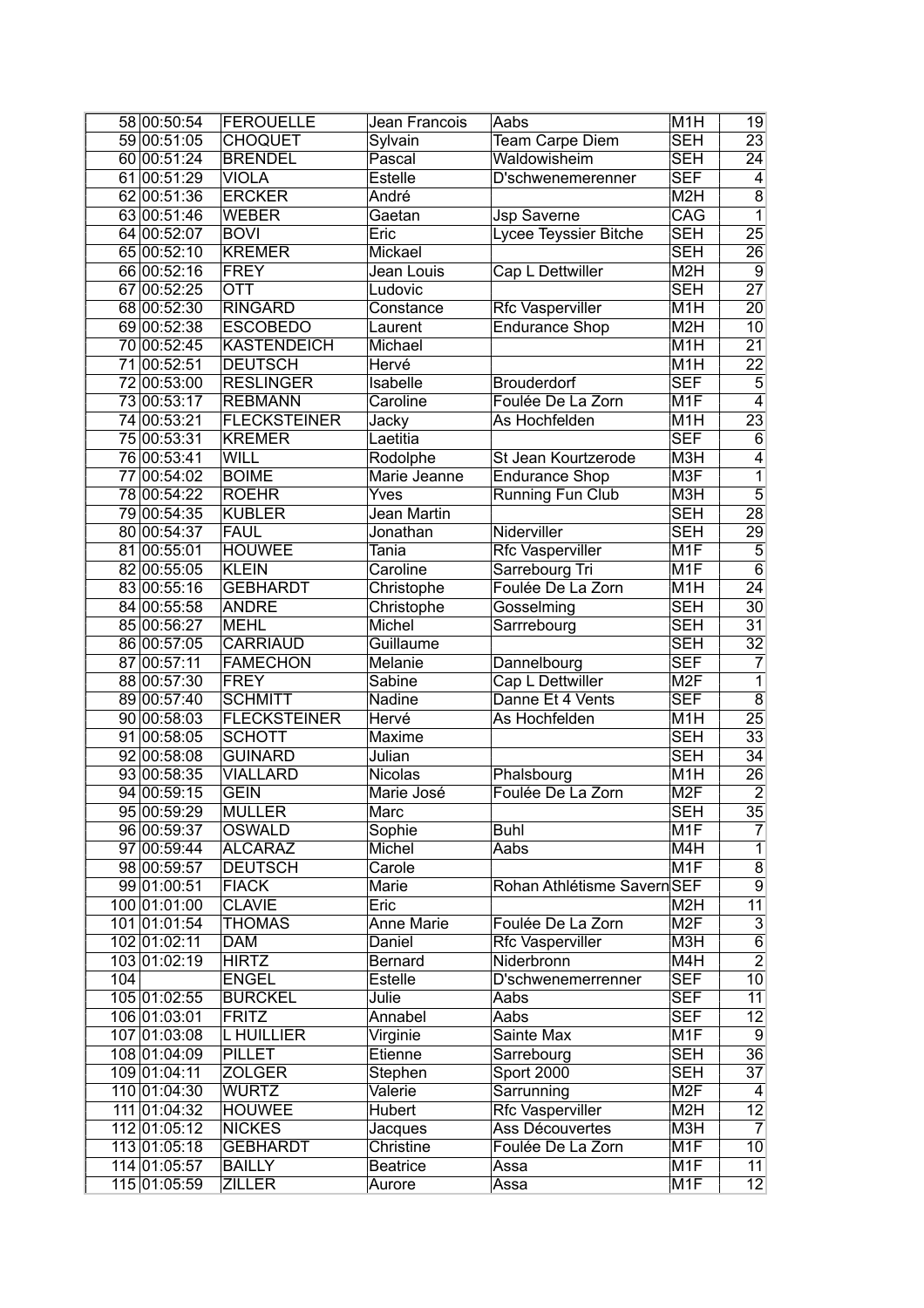| 116 01:06:09 | <b>SOMMER</b>      | Caroline   | Asl Robertsau                | M <sub>2</sub> F | 5 <sup>1</sup> |
|--------------|--------------------|------------|------------------------------|------------------|----------------|
| 117 01:06:20 | <b>SPITZER</b>     | Annick     | Sarreguemines                | M <sub>1</sub> F | 13             |
| 118 01:06:22 | <b>TRIMBORN</b>    | Esther     | Sarreguemines                | M <sub>1</sub> F | 14             |
| 119 01:06:23 | <b>TRIMBORN</b>    | Myriam     | Sarralbe                     | M <sub>1</sub> F | 15             |
| 120 01:07:18 | <b>BACHMANN</b>    | Christiane |                              | M3F              | 2              |
| 121 01:07:35 | <b>HELMSTETTER</b> | Thomas     |                              | <b>SEH</b>       | 38             |
| 122 01:08:10 | LEGRAS             | Pierre     | Af Coureurs De Fond Als: M3H |                  | 8              |
| 123 01:08:33 | <b>STEINMETZ</b>   | Guillaume  | Hilbesheim                   | <b>SEH</b>       | 39             |
| 124 01:14:31 | <b>SCHMITT</b>     | Sylvie     |                              | M <sub>1</sub> F | 16             |
| 125 01:17:04 | <b>GOUVERNET</b>   | Carine     | <b>Trailers De La Rose</b>   | <b>SEF</b>       | 13             |
| 126 01:28:42 | <b>WEICHEL</b>     | Claude     | Kas Kaysersberg              | M4H              | 3              |